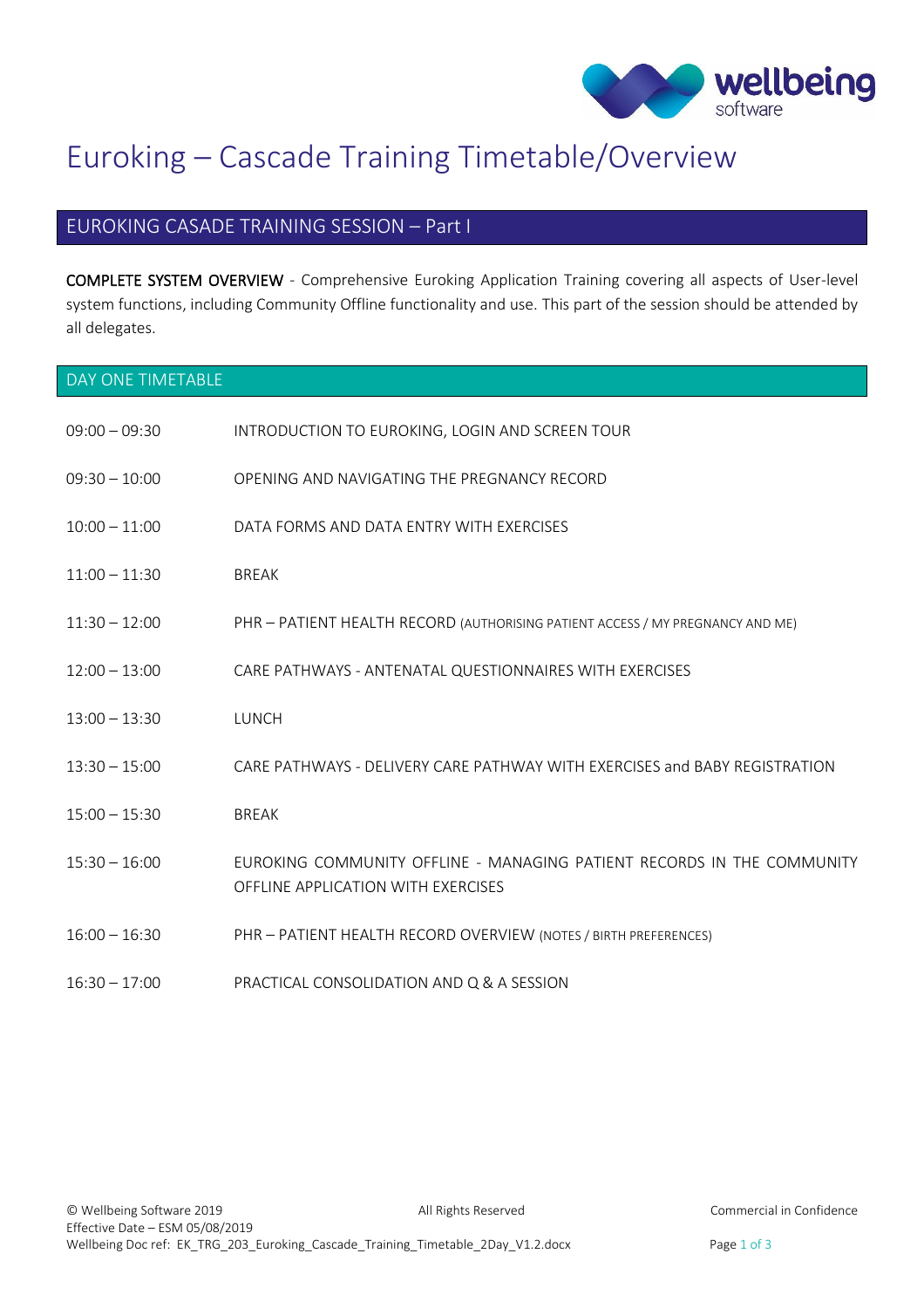

#### EUROKING CASADE TRAINING SESSION – Part II

SYSTEM ADMINISTRATION and STATISTICAL REPORTING - Euroking System Administrator training in managing Users, User Roles and Topview. The session also includes an overview of creating statistical reports and lists via Euroking Stats and Lists and the Stats Builder application. This part of the session need only be attended by selected delegates – i.e. Digital Midwives / System Managers / Clinical and Clerical Managers

### DAY TWO TIMETABLE

| $09:00 - 10:00$ | SYSTEM ADMINISTRATION - Managing Users, User Roles and Topview |
|-----------------|----------------------------------------------------------------|
| $10:00 - 10:30$ | USING STATS AND LISTS IN EUROKING                              |
| $10:30 - 1100$  | <b>BREAK</b>                                                   |
| $11:30 - 13:00$ | FUROKING STATS BUILDER with EXERCISES                          |
| $13:00 - 13:30$ | LUNCH                                                          |
| $13:30 - 14:30$ | ADMINISTRATION OF PHR                                          |
| $14:30 - 15:00$ | <b>BREAK</b>                                                   |
| $15:00 - 16:00$ | PRACTICAL CONSOLIDATION AND Q & A SESSION                      |